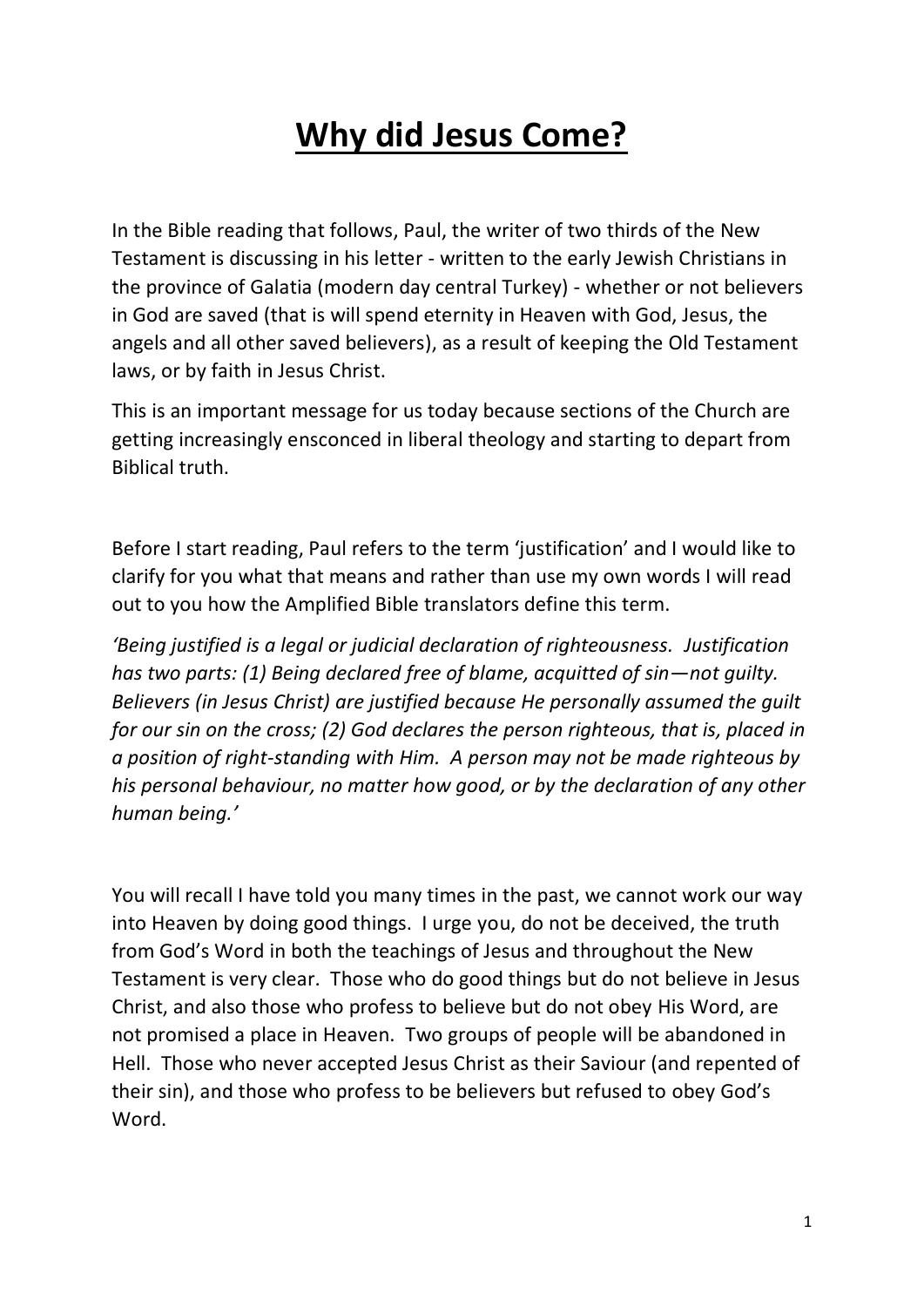#### **Bible Reading from Galatians 2 verses 15 to 20**

I will now read Galatians 2 verses 15-20 (AMP)

*"We are Jews by birth and not sinners from among the Gentiles; yet we know that a man is not justified [and placed in right standing with God] by works of the Law, but [only] through faith in [God's beloved Son,] Christ Jesus. And even we [as Jews] have believed in Christ Jesus, so that we may be justified by faith in Christ and not by works of the Law. By observing the Law no one will ever be justified [declared free of the guilt of sin and its penalty].* 

*But if, while we seek to be justified in Christ [by faith], we ourselves are found to be sinners, does that make Christ an advocate or promoter of our sin? Certainly not! For if I [or anyone else should] rebuild [through word or by practice] what I once tore down [the belief that observing the Law is essential for salvation], I prove myself to be a transgressor. For through the Law I died to the Law and its demands on me [because salvation is provided through the death and resurrection of Christ], so that I might [from now on] live to God. I have been crucified with Christ [that is, in Him I have shared His crucifixion]; it is no longer I who live, but Christ lives in me. The life I now live in the body I live by faith [by adhering to, relying on, and completely trusting] in the Son of God, who loved me and gave Himself up for me. I do not ignore or nullify the [gracious gift of the] grace of God [His amazing, unmerited favour], for if righteousness comes through [observing] the Law, then Christ died needlessly. [His suffering and death would have had no purpose whatsoever.]"*

#### **SERMON**

Last month - the month of December- is one of my favourite times of year because I find the season of Advent exciting….

The coming of the Son of God – God incarnate – a pure spotless babe born to an incredibly poor, but Godly, obedient family.

And I love the Bible passages we read over the Christmas period and the carols we sing at this time of year. And then, after Christmas Day, we here about the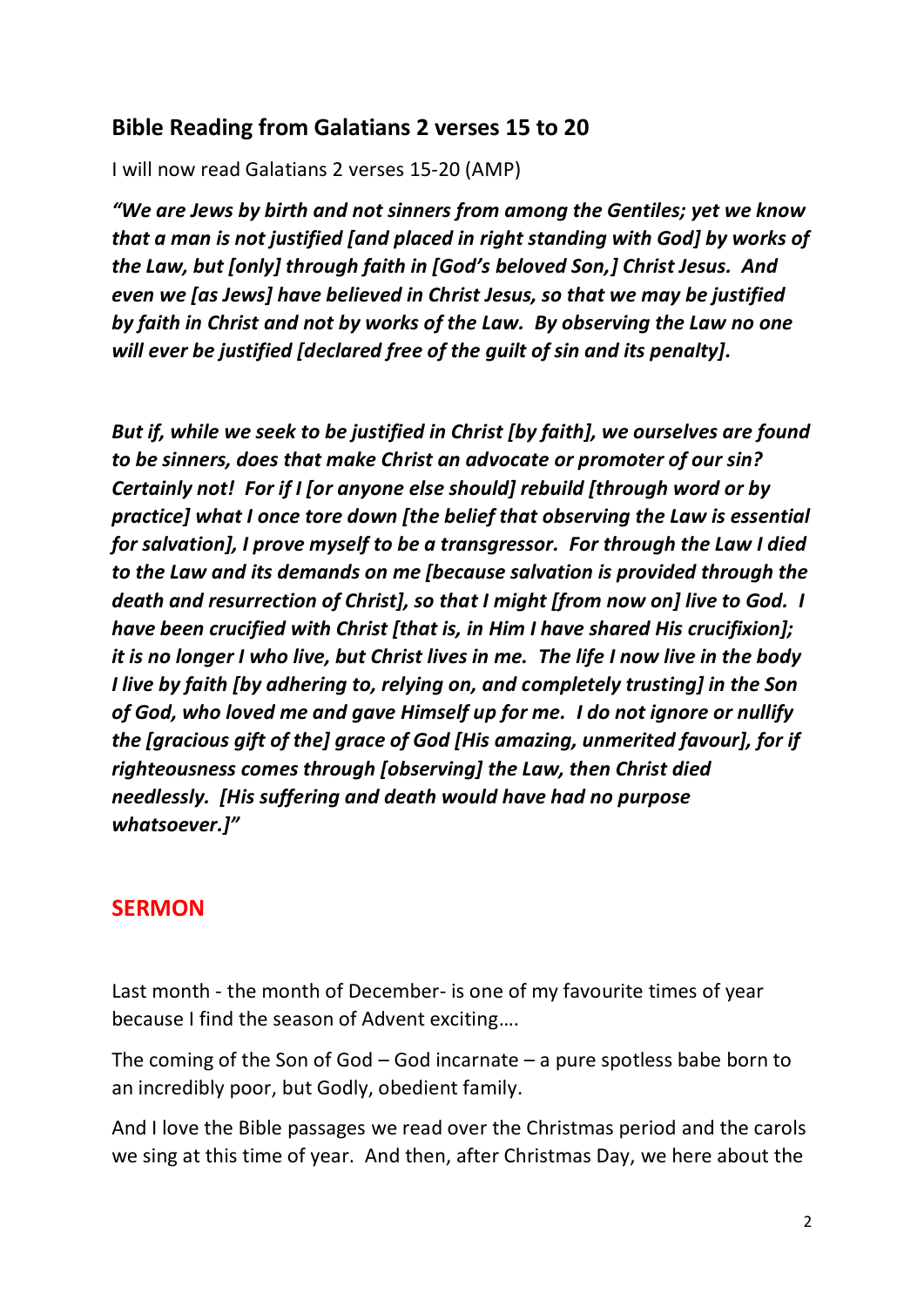arrival of the 3 Wise Men who brought expensive gifts to lay before the Lord of the Universe.

Last January, I spoke on Epiphany Sunday about the Wise men, and how they were the first recorded gentiles (that is non-Jews, like you and me) to actually meet with Jesus, and the significance and importance of that for you and I.

But today, on Epiphany Sunday 2018, I want to address the question '**Why** did God send His only Son to this cold dark Earth'. What was the real purpose of that first Christmas morning just over 2,000 years ago?

Over the decades different vicars and wise Godly men have shared with me and other members of their congregation, a number of reasons why they believe God decided he needed to leave the comfort of His warm, cosy Throne Room in Heaven where angels worship Him night and day, and come down to earth in the form of a fleshly human being, knowing many would reject him, curse and swear at Him, treat Him like a common criminal and then kill Him using one of the most barbaric and painful ways known to man at that time.

God is God – He knows everything, and He knew the suffering He, as the Messiah, would need to endure, but still He came. WHY?

What was so important to Him that He would be prepared, seemingly to suffer needlessly, here on the planet He so beautifully created for the enjoyment of all humankind???

And over the years many teachers and preachers of God's Word have given us their opinion that it was because prior to His coming, man had become so bad, so sinful, some very evil, that God needed to come and show us how to behave in order to act in the way He intended us to do, when He created mankind in the beginning.

And it's true, when we study the New Testament - and the Old come to that – and we study the lifestyle of the sinless spotless Lamb of God we see a Godman who fed the hungry, cured the sick, healed those possessed by evil spirits, calmed the storm, forgave, blessed, reconciled people to each other, and even raised the dead back to life.

A miracle working, gracious, selfless Deity who only ever did what was best for the people He created as He lived His life here on planet earth. And it's true, He **is** the perfect example of how the world would be such an amazing place to live, if **only… if only** we all behaved like him, ALL THE TIME.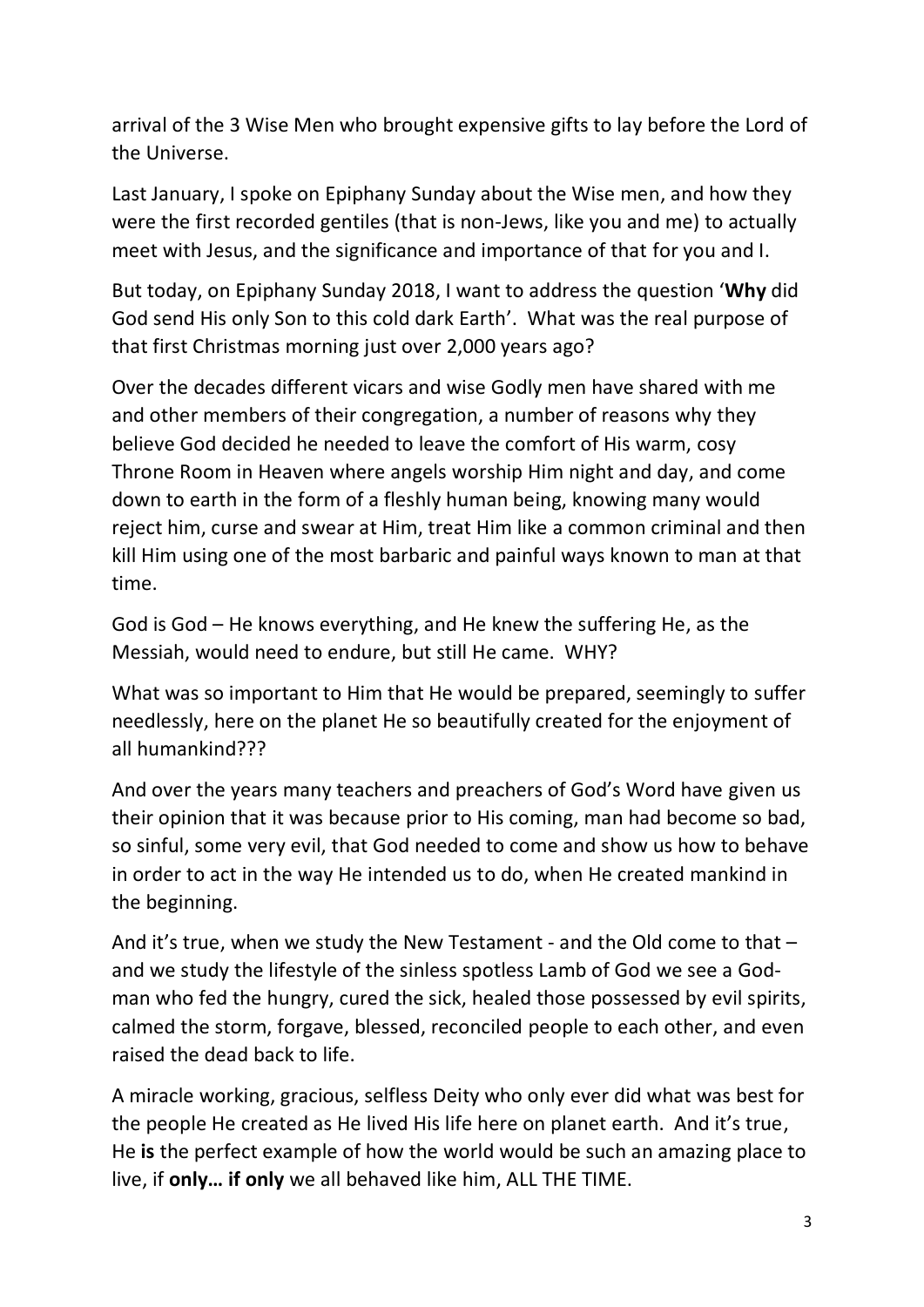Many have tried and I suspect you would agree with me, that most of us can behave like Jesus some of the time, but not all of the time.

And God must have known that few would be able, even if they were willing, to follow Jesus' example and live like Him day by day for the benefit of all.

Other reasons given for God becoming man, include the establishment of His Church. And it's true that in order for a Church that believes in the Lord Jesus Christ to be established, Jesus would have to have visited us and impressed us powerfully, in order for those who believed in Him to establish The Church, despite their certain knowledge that they would be persecuted for doing so.

And there is another reason given, and for me, I believe this reason is far more important than every other reason given for Christmas Day and the proven fact that the Second Person of the Holy Trinity Jesus Christ came to earth and dwelt among us, for 33 years on planet earth. And the reason was absent from the 'politically correct' Christmas card I read to you, despite the truth of its content

And the clue is in a phrase I intentionally used a moment ago when I referred to Jesus as a 'pure spotless lamb'.

John the Baptist referred to Him as *'The Lamb of God'.*

In the Book of Revelation, the author – John, the Disciple closest to Jesus - told us the angels in Heaven sing to Jesus:

## *"Worthy is the Lamb that was sacrificed to receive power and riches and wisdom and might and honour and glory and blessing."*

And the disciple Peter who denied Christ three times, even though Jesus told him that He would use him to build His church, said this in his first New Testament letter:

## *"For you know that you were not redeemed from your useless [spiritually unproductive] way of life inherited [by tradition] from your forefathers with perishable things like silver and gold, but [you were actually purchased] with precious blood, like that of a [sacrificial] lamb unblemished and spotless, the priceless blood of Christ."*

You will recall in Old Testament times, after God rescued His Jewish people from slavery in Egypt, they all had to daub the blood of a lamb over their door frames, because God was sending His Angel of Death to kill all the first-born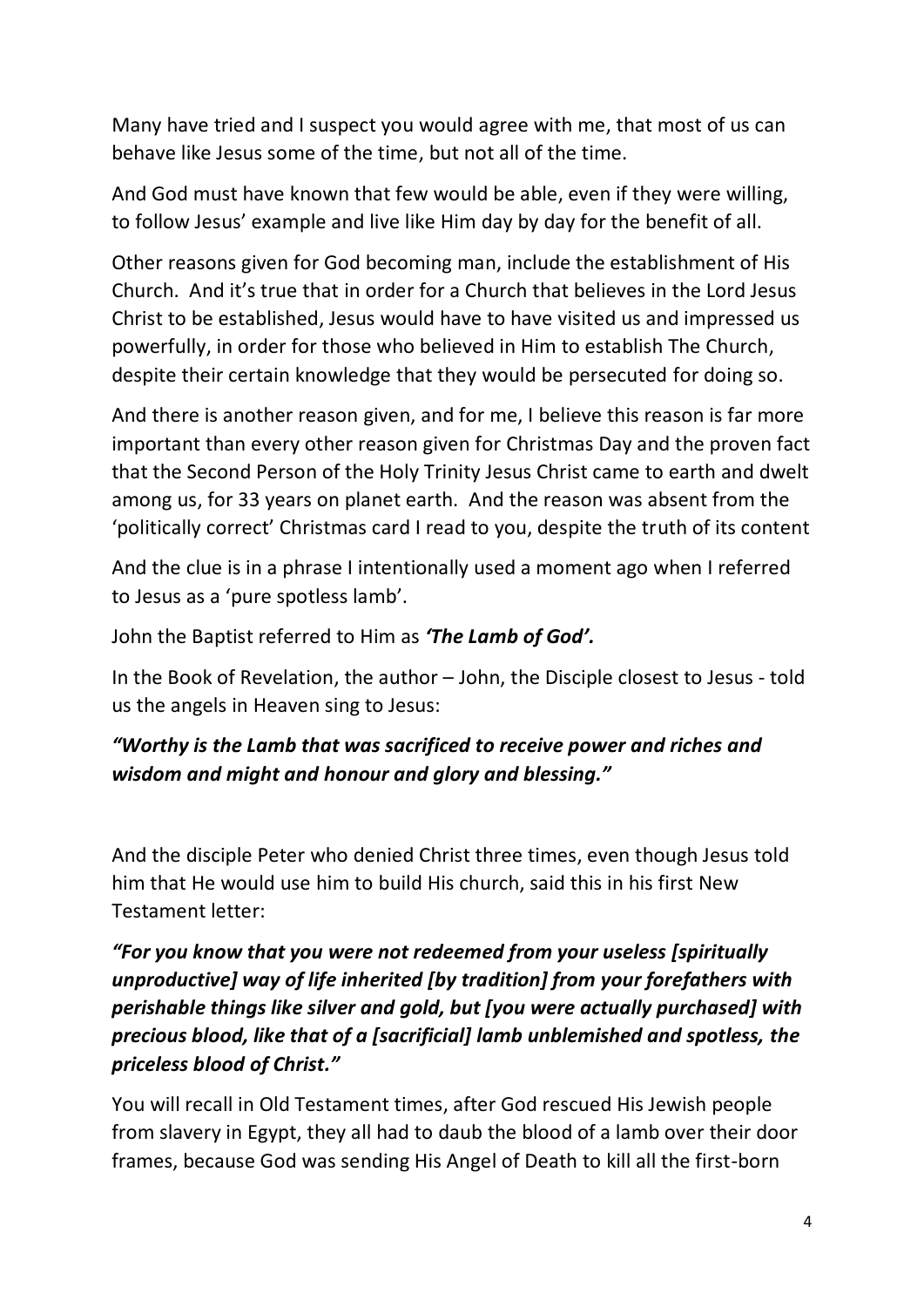children of the Egyptians. The lamb's blood on God's peoples' door frames protected their family from death. And ever since that Passover event, (until the destruction of the second Temple in Jerusalem in AD 70), a pure undefiled spotless lamb had to be sacrificed regularly, in order that each Israelite person could be forgiven by God of their sin.

It occurred to me as I penned this talk, that God surely decided - after giving the Jews nearly 40 years to believe that Jesus was the Messiah and because many of them would not believe – surely He decided at that point, in AD 70 to allow the very place to be destroyed where He had previously required the blood of animals to be shed to atone for the people's sins.

## **The Lamb of God's blood** *was* **shed!**

No more blood sacrifices were required! Amazing…….

I digress…..

My talk today concerns why Jesus came to earth on a cold frosty winter morning. And the clue is also in the meaning of Jesus' Name. His Name means 'Salvation'.

We read in the first chapter of the Gospel according to Matthew and verse 21 that when an angel of the Lord appeared to Joseph, the angel told him that Mary, his betrothed wife, would *'give birth to a Son, and you shall name Him Jesus (meaning The LORD is salvation), for He will save His people from their sins.'*

In his devotional of November 29<sup>th</sup>, early 20<sup>th</sup> century Minister and writer Oswald Chambers, says that some Christians of his time in the early 20th century, were content to look upon Jesus Christ as a Pattern for their religion. But, says Chambers, and I quote 'In the New Testament, Jesus Christ is **Saviour** long before He is Pattern. Today, He is being despatched as the Figurehead of a Religion, a mere Example. He is that, but He is infinitely more. He is Salvation itself, **HE** is the Gospel of God.'

Yes, He came to show us how to live, BUT primarily He came to SAVE US!

Learning to live like Christ, is what we are supposed to do, **once we have given our lives to Christ to save us.**

In Luke chapter 4 and verse 43 Jesus says to his audience: *"I must preach [the good news of] the kingdom of God to the other cities also, because I was sent for this purpose."*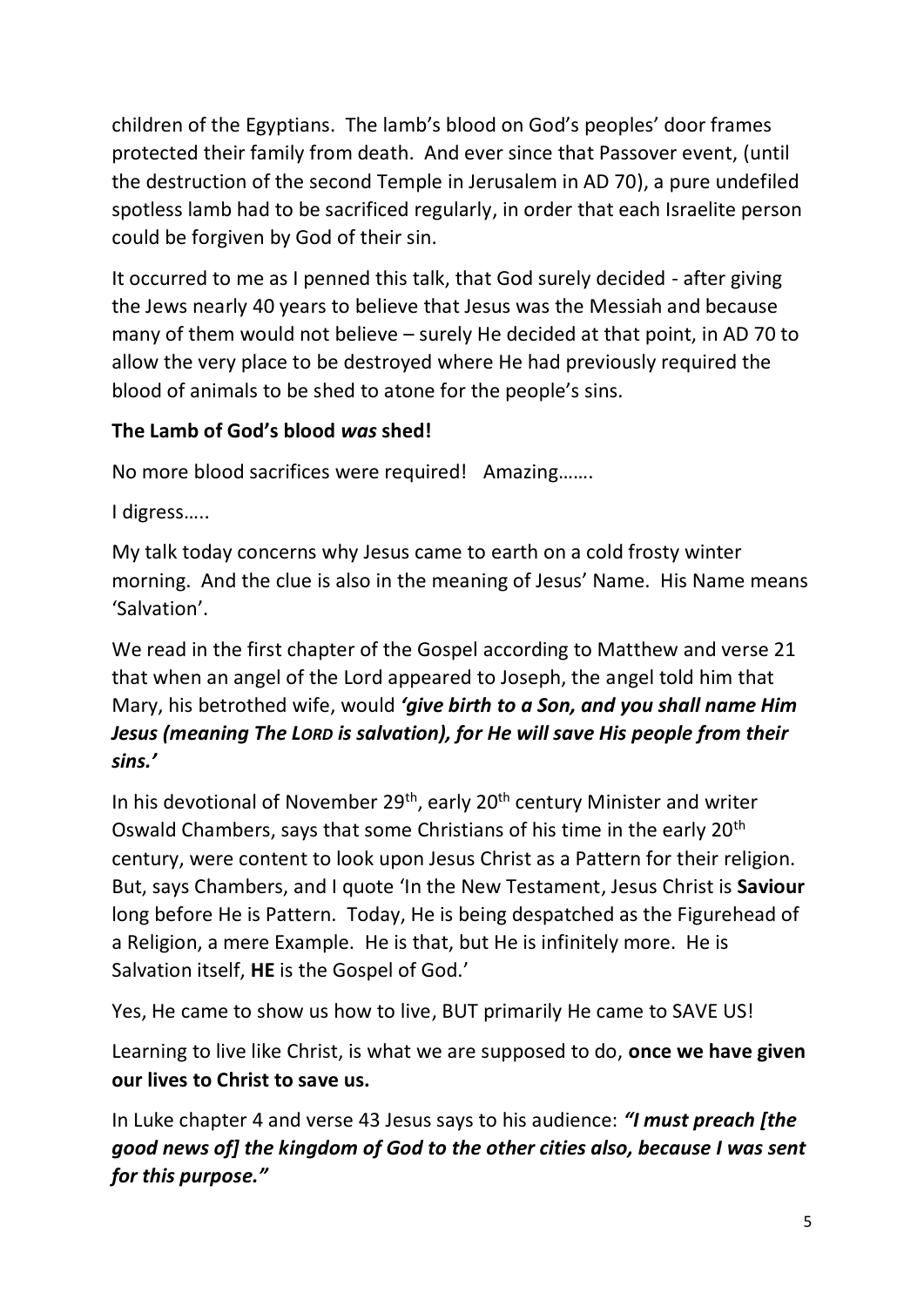What purpose? To preach the Good News. And what is the Good News? That Jesus came to save us from our sins and offer us eternal life instead of what our life-style without Him deserves – death.

Jesus says *that* was His purpose, to tell of this Good News from God to as many people as He could. In fact, before Jesus came, all gentiles – people like you and me – were destined only for Hellfire.

Concerning what Jesus has saved us from, Oswald Chambers says in this book:

*'Our salvation is from Hell and Perdition!'* – (Ozzie original book p 235)

Initially, God's offer of salvation was for His chosen people (Israel, the Jews), but because the majority of them rejected Jesus as their Messiah, God extended His salvation to the gentiles too. We read about this throughout the New Testament. A good example is in the book of Romans, Chapter 11 and verse 11 where it says:

## *'By (the Jews) transgression [their rejection of the Messiah], salvation has come to the Gentiles, to make Israel jealous [when they realize what they have forfeited].*

#### And in Acts 14 and verse 46 we read:

# *'Paul and Barnabas spoke out boldly and confidently, saying, "It was necessary that God's message [of salvation through faith in Christ] be spoken to you [Jews] first. Since you repudiate it and judge yourselves unworthy of eternal life, now we turn to the Gentiles.'*

And so now, – praise God – we are living under the New Covenant of God's Grace. God is a merciful God but also a God of justice. The Bible tells us 'the wages of sin is death' and the same writer who wrote that verse also told us 'all have sinned and fall short of the glory of God'.

Without Christ, despite the good things we sometimes do, by God's perfect standard - by the standard of the O.T. Law – eternal death is the outcome. It's a harsh truth seldom taught in Churches today. Not one of us deserves or has a right to spend eternity with God in Heaven, in a paradise-like, unfathomably beautiful place, where there will *'no longer be death, sorrow, anguish, crying or pain'* (Revelation21 verse 4).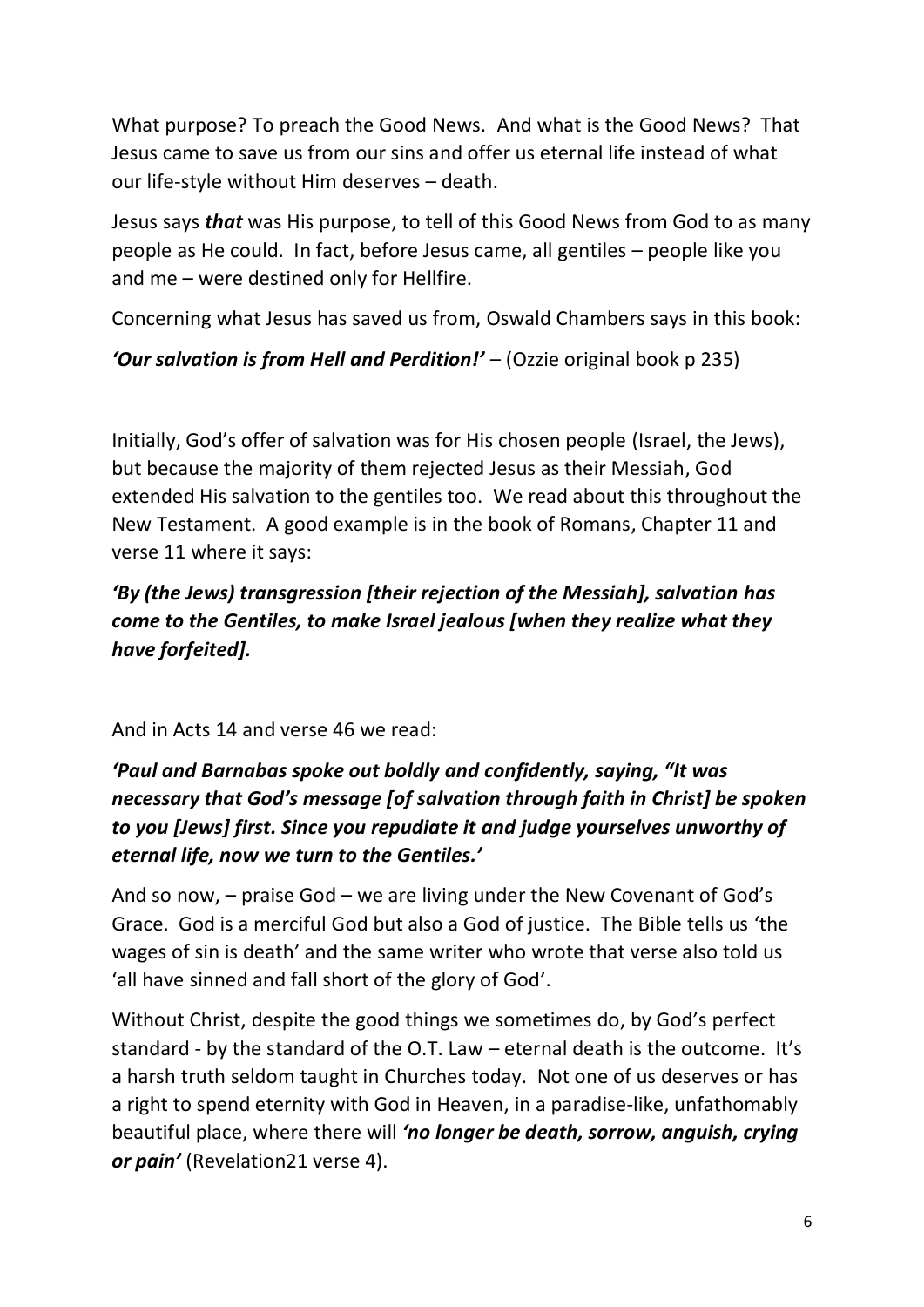For that to be made possible we need to be justified, redeemed, made right with God. You and I need a Saviour – someone who died in our place so we can go to Heaven when we die. And the only sinless spotless human who could satisfy this requirement of God's righteous law was? - His only Son, Jesus Christ!

And the kind of eternal life Jesus offers us, starts the day we accept Him as Saviour. We are saved from the pain of sin, in this life. Yes, others can still harm us, but Jesus takes away our need to worry, to be anxious. He alone offers us God's 'Shalom' peace. A peace that passes human understanding.

His Spirit in us enables us to be full of joy, even when everything around us seems to be going pair-shaped. His gift of faith and eternal life enables us to live a life of peace because we know and have hope of our eternal destiny, and surely that far outweighs any short-term pain and suffering we may have to endure along the way.

Let's now turn to the passage of Scripture I have chosen for us to look at today.

I'm nearly finished but I would like to summarise each of the points from this Bible reading, in simple easy to understand English.

This is what I see. Eight key points from today's Bible reading:

- 1. We are not saved by the OT law (when the Bible talks about the law, it is referring to the OT Law of Moses). The Ten Commandments stand, and indeed form the bedrock of the laws of the Western World. The other laws relating to Jews – what to wear, how to wash, what they may and may not eat, circumcision of men, etc, etc – these do not apply to believers under the New Covenant.
- 2. We are justified by faith in Christ.
- 3. Jesus is not an advocate of sin.
- 4. If I try to earn salvation by obeying the law, I am a transgressor.
- 5. Salvation is provided ONLY through the death and resurrection of Jesus Christ!
- 6. I need to crucify my flesh (that is what I believe to be my right to do what I want, and to live how I want) and I need to ask and allow Jesus to live in me so that my ways become His ways.
- 7. I need to live totally by faith in Christ. He loves me and died for me and I can trust fully in Him and in Him alone.